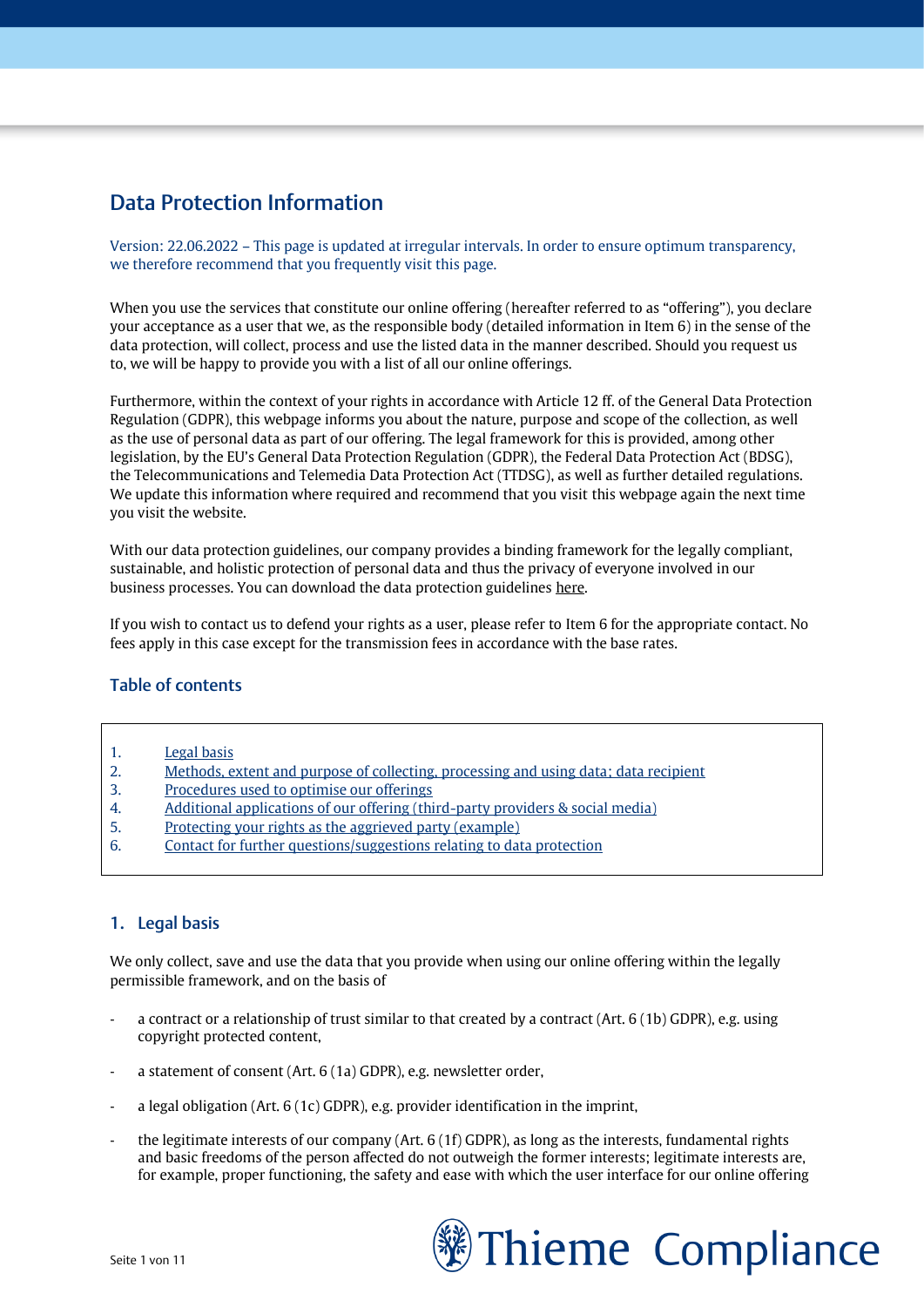can be used with the help of the optimisation procedure (please see Section 3) or also the announcement made by our company on Internet platforms such as Xing, LinkedIn, YouTube or Facebook.

## <span id="page-1-0"></span>2. Methods, extent and purpose of collecting, processing and using data; data recipient

Personal data are information that allow a conclusion to be made with respect to you as an individual. This includes data such as names, contact details, photographs, information regarding interests and hobbies or memberships, as well as data collected in technical systems such as, for example, the IP address of your Internet provider (ISP or web host).

#### Data collected by the system and protection of your personal privacy

We collect data in the form of service log files every time our offering is accessed. These log files contain the name, date and time the website was visited, file names, transmitted data volumes, server-access status (file transmitted, file not found, command not carried out, etc.), type and version of browser, as well as the specific browser settings such as country or language characteristics, user's operating systems, device information (e.g. device number such as UDID, type of device), previously visited websites (referrer), IP address, enquiring provider, and the access method/function sought by the requesting computer (PC, mobile, remote access etc.).

We only use these protocol data for the purpose of evaluating the operation, as well as the security and optimisation of your offering. No references to individuals exist, nor are such envisaged. In individual cases, we reserve the right to examine protocol data in detail if concrete indications exist that give rise to justified suspicions of illegal use.

## Symptom checker for the novel coronavirus

We are currently offering a symptom checker for COVID-19. We have put together a few questions about your state of health that you can use to pre-assess typical factors for the disease. Your answers on this special page are particularly sensitive information about your state of health. To ensure that these are optimally protected, we have implemented our symptom checker so that your personal data remain exclusively with you.

You enter your data yourself in an Internet browser locally on the Internet-enabled device of your choice. The same applies to the print function. Your answers will not be passed on either to Thieme Compliance or to any third parties.

#### Enquiries & newsletter

When you contact us using a contact form, by e-mail or over the telephone, we save and use your details within the context of the indicated business purpose or in order to process your enquiry. We do not pass on your data to third parties without there being a legal basis to do so and we of course do not sell your data.

If you wish, we will be happy to send you information on our products and services. For this purpose, you can sign up to receive various newsletters. For this we require your e-mail address, which we will check with respect to validity before the order becomes effective. Furthermore, we ask for your title, first name and surname in order to offer you optimum service (addressing with the correct name, for example).

You can also provide your business address in the case of offering enquiries.

#### Digital job applications

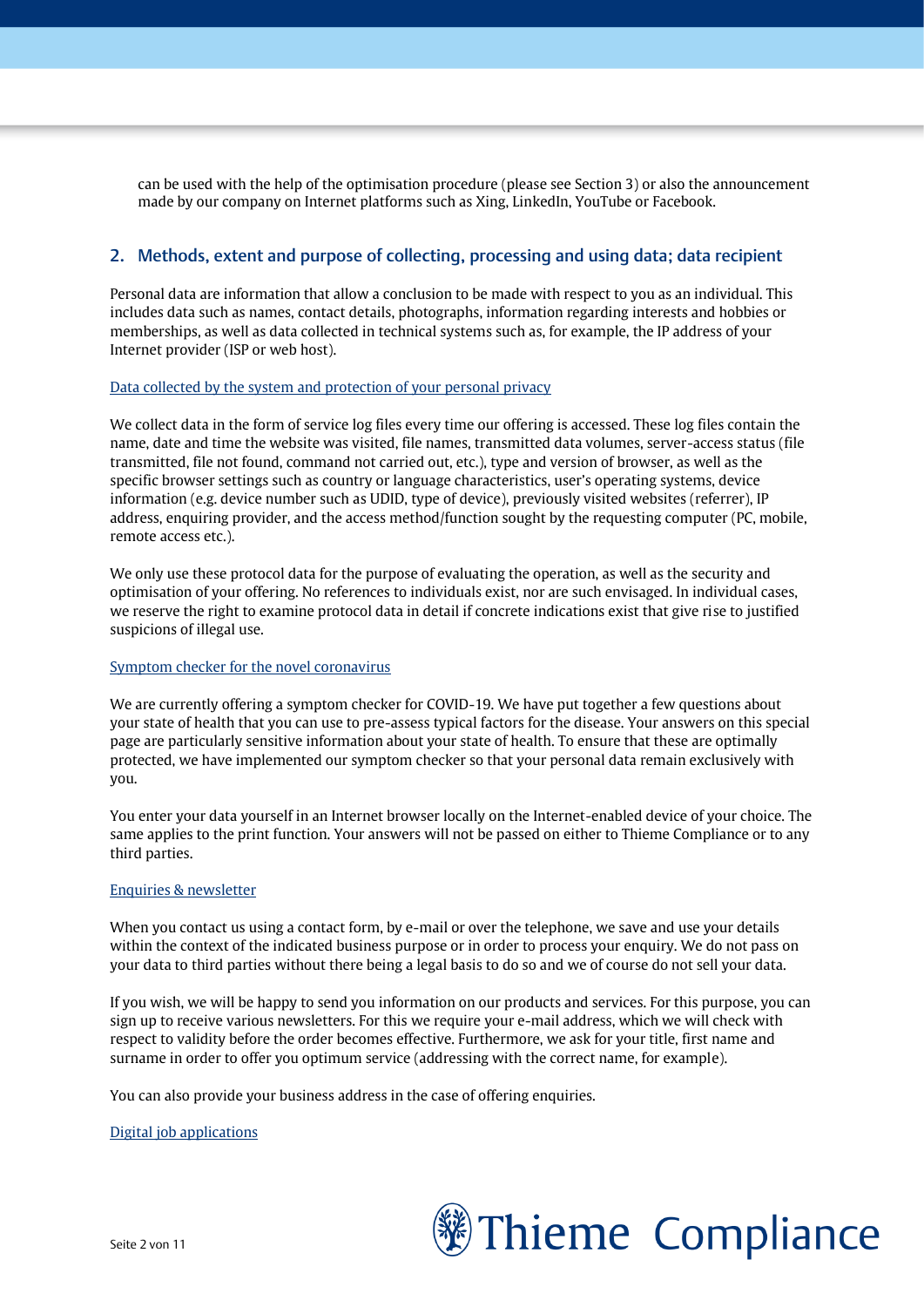If you digitally transmit your application documents to us, we will process them within the course and for the duration of the application process of the position you have indicated. In the case of an unsolicited application, we will allocate you to positions you may be eligible for. After the advertised position has been filled, your data will be kept on file for six months at most to enable us to address any legal claims. Upon expiration of this retention period, the data will be deleted immediately in compliance with applicable data protection law. If indicated, we may request your written consent to retain your data for a longer period (of up to two years) if there is the option to take you into consideration for any later vacancies.

### Registration function, presupposed and / or express consent

If you would like to use a specially protected application of our offering, e.g. our portal solution or the request for a demo version of our software, we need – partly legally required – mandatory data to process your request and/or order. The contact forms follow the principle of data minimisation; mandatory fields are identified accordingly.

Where we may presuppose your consent to the use of the data you have provided us with or where an expressly demonstrable consent is actively required from you, we will inform you before sending your data about the purposes of the processing and your rights.

You must explicitly confirm any consent you have actively given online and subsequently by e-mail. Only then will we record your consent in our customer database. The data transfer is encrypted in accordance with the current security standard. If you revoke your consent, the entry in the customer database will be updated accordingly. In addition, we include your contact details in our "internal block list," which is kept separate from the database. This is the only way we can avoid your being unintentionally contacted again, for example due to a reset of your status by a back-up data recovery of the database.

## Orders, purchases & customer satisfaction

Within the framework of your order, whether submitted online, orally, in writing, by telephone, by fax or by e-mail, we collect, process and save the business data required for the transaction. The use of data is done so on the basis of the contract or contract initiation.

As part of our ISO certification, we are obligated to perform a short customer satisfaction survey at regular intervals (approx. four times a year). Depending on the product or service, this entails that you will either get an online notification or an e-mail with a link to where you can provide your feedback online. We would appreciate it if you took some time to let us know whether you are satisfied or possibly see some opportunities to improve. The survey is voluntary and anonymous, and its only purpose is quality assurance for our products and services. If you do not wish to receive this evaluation e-mail (any longer), please just send a short notice to [service@thieme-compliance.de.](javascript:linkTo_UnCryptMailto()

## E-learning offerings for medical facilities and / or individual users

We offer various courses on patient education as an e-learning solution. It often happens that customers want to purchase additional products from the publishing group. We therefore manage the purchase and use of our e-learning products partly via the online shop, the billing routine and the support service of the Georg Thieme publishing group. You buy your desired license from the online shop of Georg Thieme Verlags GmbH. In this way, you only have to register once for all products offered by the publishing group.

For the purpose of invoicing, the Georg Thieme Verlags GmbH informs us by e-mail about the you have products. For this purpose we need the date of purchase, name, address, product descriptions, invoice amount and any special features of your order. As a rule, the relevant e-mails are forwarded to us.

The technically up-to-date secure registration process, your activation as a customer, your login, the user administration as well as the generation of the codes for the activation of the courses you have purchased are

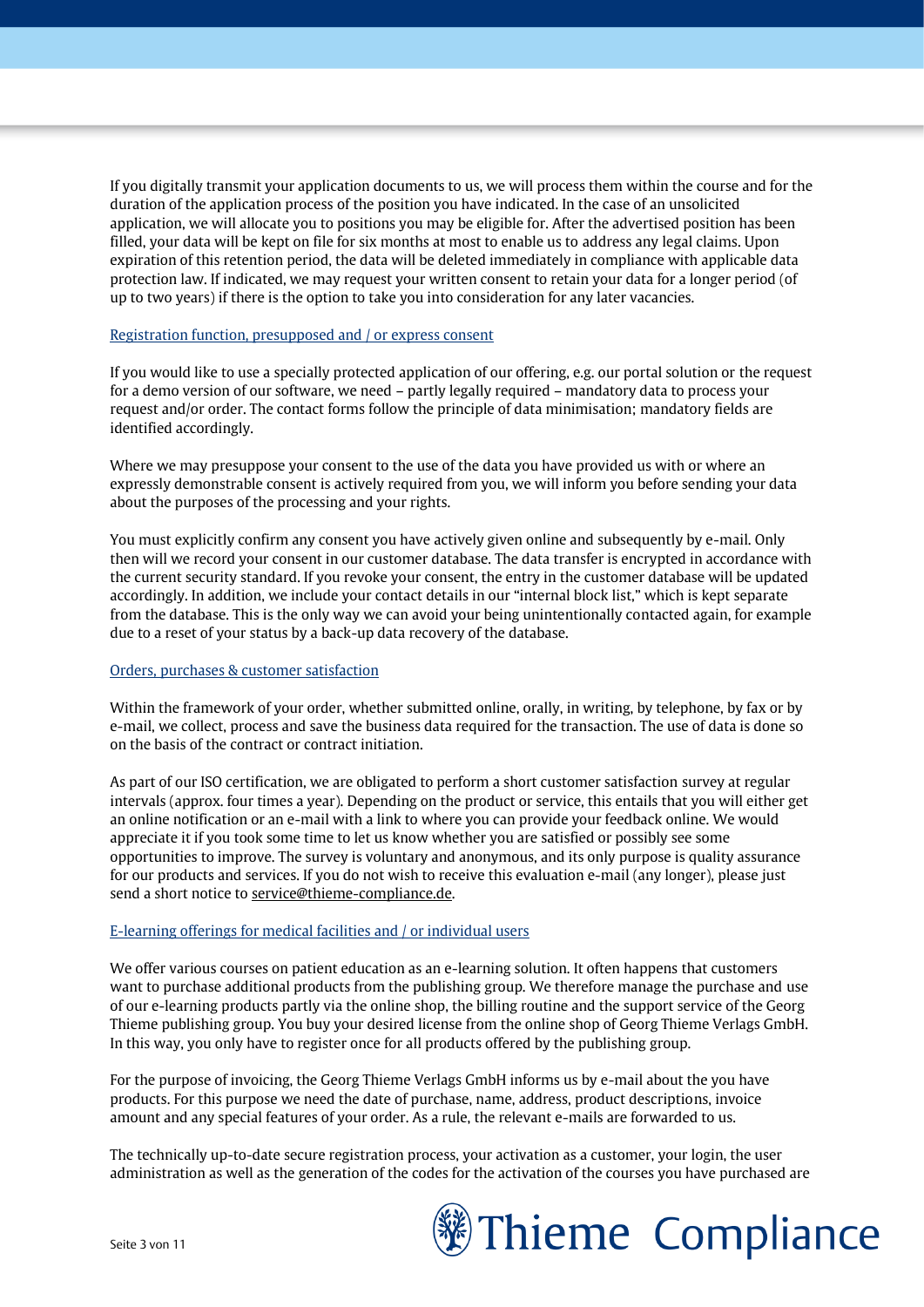carried out in the Thieme data centre in Stuttgart on the basis of the software eRights of the company Atypon (5201 Great America Pkwy Student Boardroom, Santa Clara, CA 95054, United States).

You will complete your chosen course on the proven learning platform of BPS Bildungsportal Sachsen GmbH, Bahnhofstr. 6, 09111 Chemnitz.

Depending on the payment method you choose, payment is made directly via one of the payment methods offered (see section "Payment method").

### Online order processing agreement (AVV)

If you use our print function, the data you fill out in the respective sheet will be cached on our server for the very short period of time (on the order of seconds) needed to generate the PDF. When the PDF is completed, the data provided is automatically deleted. Since the legislature no longer stipulates a written form for order processing agreements, we offer you an online opportunity to conclude such an agreement for this minimal form of processing of personal data. You can find this function on your user interface at the top right under the menu item "My Account" → "Order Processing." By making your request, you agree to the AVV. You will receive a copy by email. We recommend that you keep this email, in which the client and contractor of the attached AVV are identified, together with the PDF agreement for your records.

#### Payment method

In the case of chargeable offerings, you usually have the choice between different payment options. Our carefully chosen and certified Swiss payment partner SIX Payment Services (Germany) GmbH, headquartered in Germany at Langenhorner Chaussee 92-94, 22415 Hamburg, is responsible for completing SEPA direct debit or credit card transactions, e.g. in the case of our online portal. You can also use the online payment service PayPal (Europe) S.à.r.l. & Cie, S.C.A, located at 22-24 Boulevard Royal, L-2449 Luxembourg.

In any case, you will only transmit your relevant data to the payment service of your choice exclusively for the agreed purpose . A specialised payment platform is integrated in our offering for this purpose. After successful payment you will be redirected to our site.

This data transmission is of course encrypted in accordance with the current data-security standards. Furthermore, the procedures of both payment partners meet the requirements of the Payment Card Industry Data Security Standards (PCI DSS).

#### Product data protection

In accordance with the requirements of the GDPR with respect to products and services that we market on the European (German) market, we offer a wide range of different approaches to the appropriate technical design, as well as data protection-compliant defaults. This applies to our entire product range. Further information is available upon request.

You can find detailed data protection information on the use of our video apps "Doctor Film" and "Patient Film[" here.](https://thieme-compliance.de/en/data-privacy/data-protection-information-video-apps/)

The data protection information on the use of the patient app you can fin[d here.](https://thieme-compliance.de/en/data-privacy/data-protection-information-patient-app/)

#### Online seminars

If you register for one of our online seminars, we will retain and use the data you have provided for this purpose for online invitation management including confirmation e-mail, dial-in data and reminder e-mail. After the end of the online seminar, all interested parties will receive a final e-mail. In addition, the participants will receive a link to provide feedback online. We would appreciate it if you take some time to

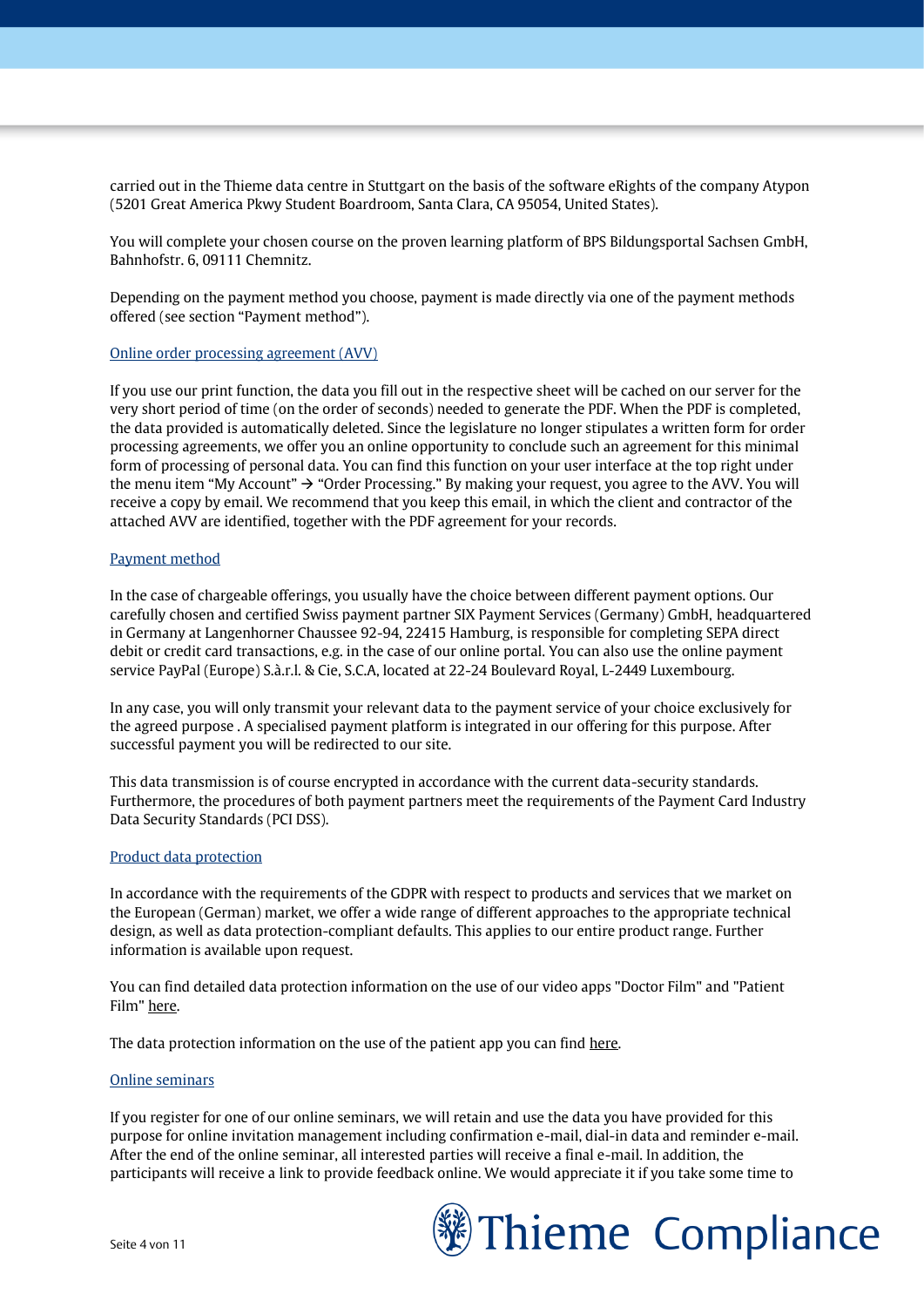let us know whether you are satisfied or possibly see some opportunities to improve. The survey is voluntary and only serves quality assurance purposes. If subsequent questions arise, we will use your data to handle them in our system. If you have follow-up questions or if you would like further information to be sent, we will transfer your data to our system so that we can process your question or send further information. The online invitation management and performance of the online seminars are provided by our carefully selected service provider LogMeIn, 320 Summer Street, Boston, MA 02210, USA, on its cloud-based platform. Since the provider is globally active, data is processed globally. For this reason, they themselves provide particularly detailed information on data protection at [https://www.goto.com/de/company/legal/privacy.](https://www.goto.com/de/company/legal/privacy) For selected online seminars, the participants can view the list of participants at any time for the purpose of collegial exchange. Participants will then be informed accordingly on the registration page.

## Data transfer

We process the data received for the purpose of providing optimum customer service to our users in cooperation with the respectively required body within our corporate group. In this way, we can, for example, save you unnecessary multiple inquiries and can provide you with exactly one contact who will provide you with comprehensive consultation in relation to your specific concern.

We have carefully selected all our partners according to the criteria of the GDPR and contractually committed them to compliance and confidentiality. Each of them will only have access to the personal data needed to fulfil the contractually agreed services.

We will be happy to provide you with a list of all providers who are involved in our online offering (data processor commissioned by us) upon request.

We do not pass on your data to third parties and we of course do not sell your data.

No processing of personal information outside of the European Union (EU) or the European Economic Area (EEA) does not take place, unless expressly described otherwise below or regulated in individual cases within the framework of a contractual relationship with our customers.

## Mobile use

Please be aware that when you use our offering on a mobile digital device (e.g. mobile telephone or tablet), you may possibly have allowed for the technical collection, use and transmission of precise location data, including the geographical location of your device. The same applies within the scope of usage terms and conditions of your respective telecommunication provider. We exert no influence over this.

## <span id="page-4-0"></span>3. Procedures used to optimise our offerings

The use of our web pages is generally possible without providing personal data or technical usage measurement elements (hereinafter generally referred to as "cookies"). The latter ensure the proper functioning of our website, for example the display of the correct language version, and therefore do not require consent.

#### Cookies and other elements for usage tracking

The device-related information stored in cookies allows us to analyse the use of our offering without personal reference, to recognize your device on your next visit, and to offer additional conveniences, such as sorting the content based on your previous preferences. This enables you to use our website in a comfortable and upto-date manner (user-friendliness) and gives us the opportunity to continuously optimise our offering for you. If you restrict or reject these elements, you may not be able to use all the functions of this website to their full extent.

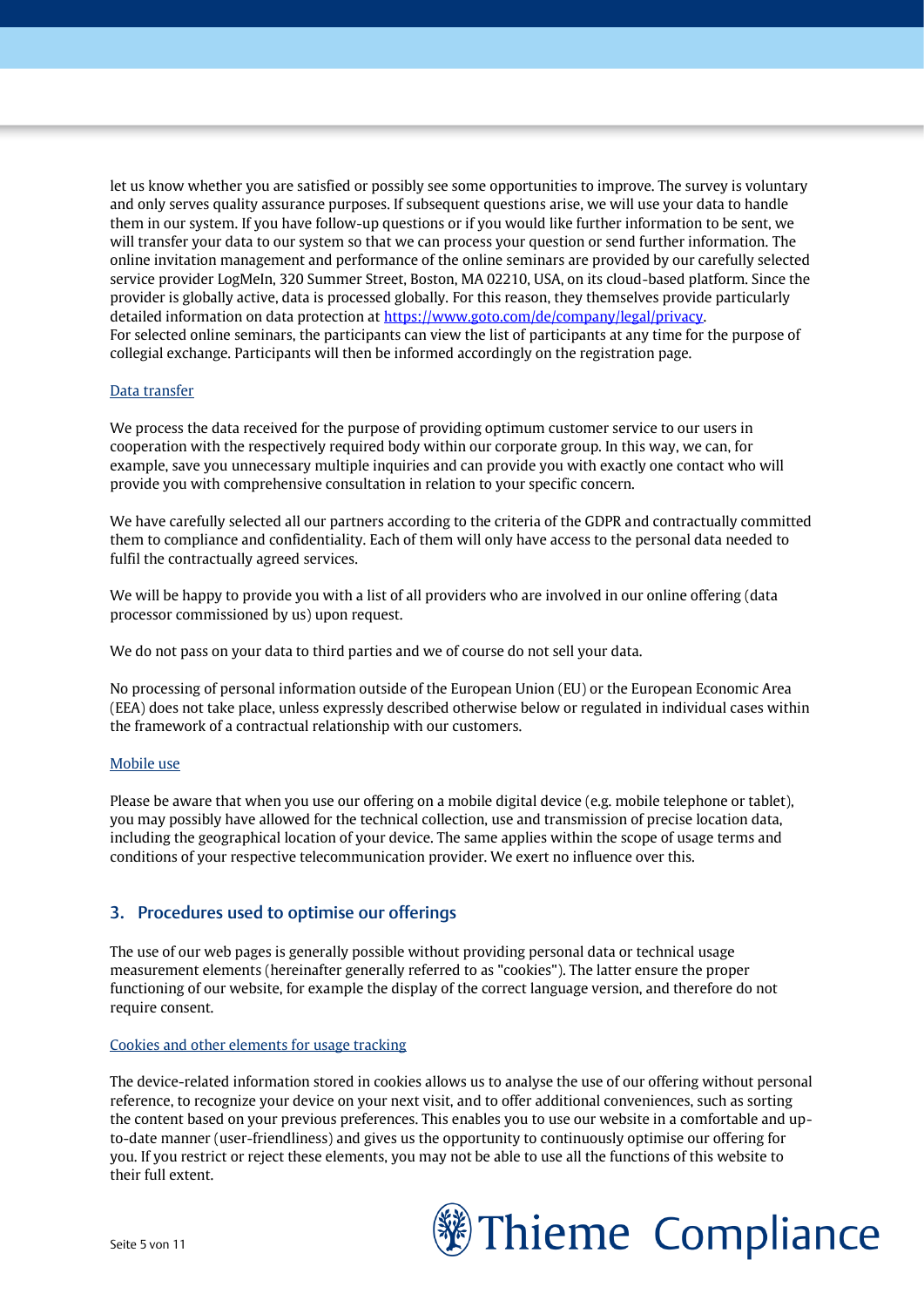We would like to thank you in advance if you allow us to use these elements.

When you access our online site, we thus ask you first to select whether you would like to reject the use of the following elements for audience measurement and statistics on the use of our offering, generally allow them, or configure them individually. You can change these settings at any time by clicking on the blue "Cookie Settings" button at the bottom right of every page on our website. There you will also find up-to-date provider information about the elements used.

As for the form and duration of cookie storage on your device, you can of course continue to control these using your local device settings (especially the Internet browser that you use).

Should you allow cookies, additional detailed information follows below.

#### Passive cookies on individual pages and subdomains

Individual pages [\(demo course on our e-learning courses\)](https://thieme-compliance.de/fileadmin/user_upload/E-Learning/Demo-Kurs/#/) and subdomains (aufklaerungsfilme.thiemecompliance.de, e-news.thieme-compliance.de) only use the technically necessary cookies.

By linking to the main domai[n www.thieme-compliance.de](http://www.thieme-compliance.de/) and the Google Analytics used there, Google Analytics cookies (\_gid, \_gat, \_ga) are automatically set on these pages and subdomains as well. A separation between the main domain and the pages or subdomains is not technically possible at this point. Google Analytics is not active on these pages or subdomains and the cookies set thus remain passive. The cookies are not used by us and the data is not utilised by us.

#### Google Analytics

The main domain www.thieme-compliance.de and the subdomain shop.thieme-compliance.de use Google Analytics, a web analytics service provided by Google Inc ("Google"). The information generated here about the use of our website by users is generally transmitted to a Google server in the USA. IP anonymisation has therefore been activated on this website so that the IP address of users is truncated beforehand by Google within member states of the European Union or in other contracting states to the Agreement on the European Economic Area. Only in exceptional cases will the full IP address be transmitted to a Google server in the USA and truncated there. Google will use this information on behalf of the operator of this website for the purpose of evaluating the use of the website by users, compiling reports on website activity and providing other services relating to website activity and Internet usage to the website operator. The IP address transmitted by your browser as part of Google Analytics will not be merged with other Google data.

In addition to opting out in our cookie settings, you as a user can prevent the collection of data generated by cookies and related to your use of the website (including your IP address) as well as the processing of this data by Google by downloading and installing the browser plugin available at the following link: http://tools.google.com/dlpage/gaoptout?hl=de.

Further details on terms of use, data protection, and accompanying information can be found at http://www.google.com/analytics/terms/de.html or at https://www.google.de/intl/de/policies/.

#### Google reCAPTCHA

Our website uses the reCAPTCHA service of Google Inc., headquartered at 1600 Amphitheatre Parkway, Mountain View, CA 94043, USA, in part to protect you when contacting us using an online form. The query is intended to distinguish whether the input is made by a human or abusively by automated computer processing (spam). The query includes transmission of your IP address and possibly additional data required

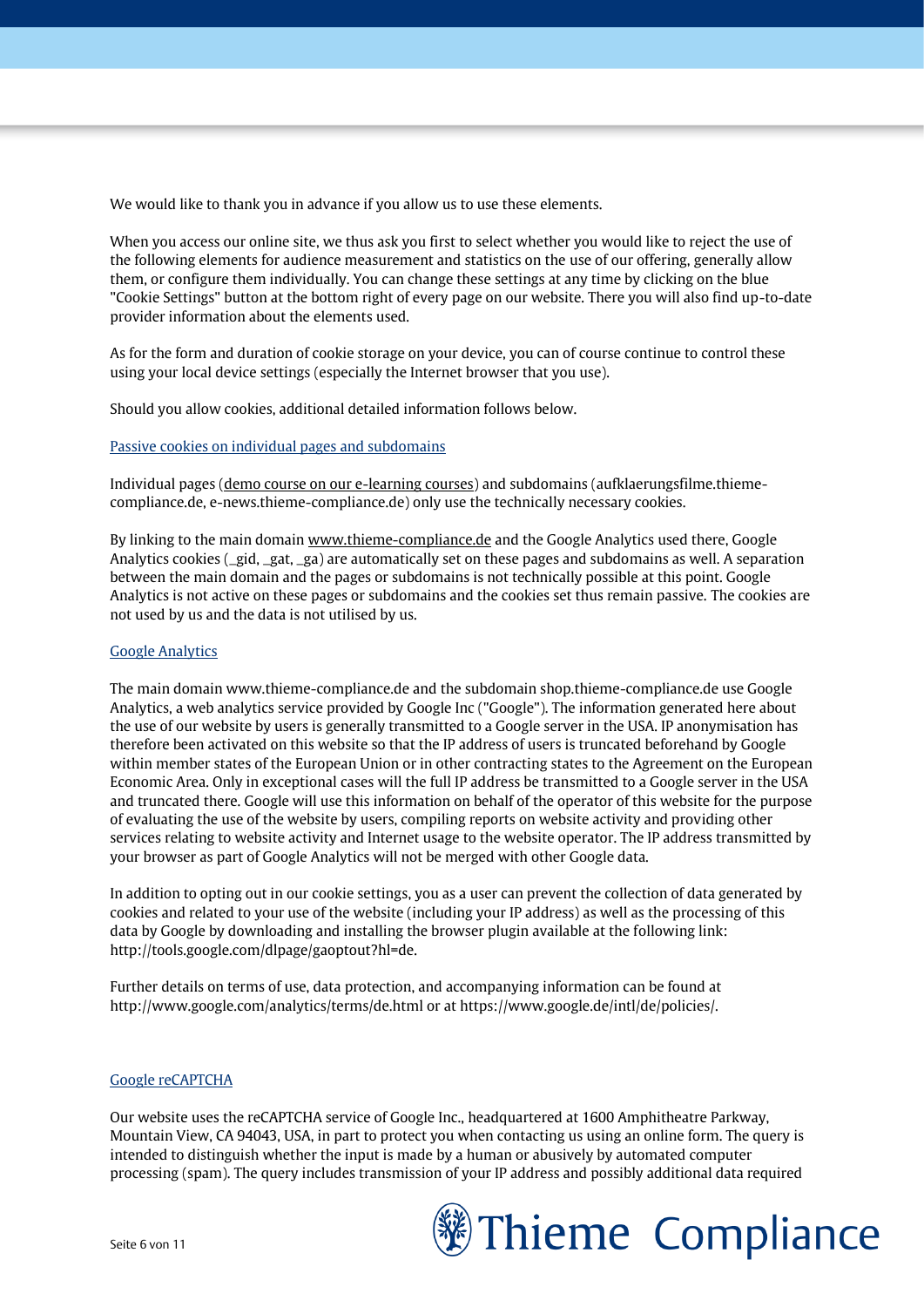by Google for the reCAPTCHA service to Google, who processes it. For more information, please refer to their privacy policy[: https://policies.google.com/privacy?hl=de.](https://policies.google.com/privacy?hl=de)

### Usage or User Tracking

Google Analytics classifies visitor sources into three media types: "organic" for visits from organic (non-paid) search results, "referral" for links from other websites and "(none)" for all other visitors. To enable other marketing channels such as email marketing, display marketing, etc. to be evaluated efficiently, the links are provided with UTM parameters. UTM parameters are markers that are appended to the end of a link to track how visitors come to the website. In this way, visitor sources can be measured specifically by medium and campaign. Example: A page view from a newsletter can be assigned to the media type "email". Campaign tracking with UTM parameters is unpersonalised. There is also no user tracking in the newsletters.

## <span id="page-6-0"></span>4. Additional applications of our offerings (third-party providers & social media)

We round off our offerings for you in part by linking to carefully selected third-party providers. We cannot assume any liability whatsoever for their own content, nor for their data protection provisions. For technical reasons, third parties will usually also receive at least your IP address. In consideration of our shared responsibility in accordance with GDPR, and in keeping with your best interests, we endeavour to only offer such content where the providers only use the IP address to deliver the content. However, we do not have any influence over whether the third-party providers also store the IP address, e.g. for statistical purposes. If we are aware of it, we will inform you about it.

## Collection of links

We offer you the opportunity to intensify your interest in special topics by creating collections of links. We have compiled these Internet sites with care and we check them at regular intervals. However, their rules apply to their offerings, including the processing of your data when you switch to such external websites.

## Use of social plugins or simple links

We offer you the opportunity to show your interest in our offering on the social media platforms Xing, Facebook and YouTube.

For this purpose, we have installed the popular "Like" button at the bottom of each page. In order to protect your privacy, we use the "1-click solution," for which you must first actively click on the provider's button before your data can be transmitted to them.

If you don't want these social media networks to assign the data attained via our offering immediately to your respective profile, generally you should log out of the corresponding social media networks prior to visiting one of our offerings. You can also control or prevent the plugins from loading with the corresponding add-on applications for your Internet browser, for example, with a script blocker such as "NoScript" (noscript.net). Alternatively, you can use a browser that offers improved control possibilities for advanced users by default (please see Section 2).

## Social media plugins

If you wish to use some of our other online offerings, we offer access to them via web links on our sites. The official "share" buttons of platforms such as Xing, LinkedIn, Facebook and YouTube transmit personal data when accessing a website containing such elements. Since you do not have any control over this initially, we use icons only containing a link to our offerings on these platforms instead of these active share buttons. In specific sections (e.g. media) for which we assume that you would particularly like to share content with other interested parties, we offer the "Shariff" solution. As in any other case mentioned, the following applies: data are transmitted to the respective platform only after you actively use one of the aforementioned

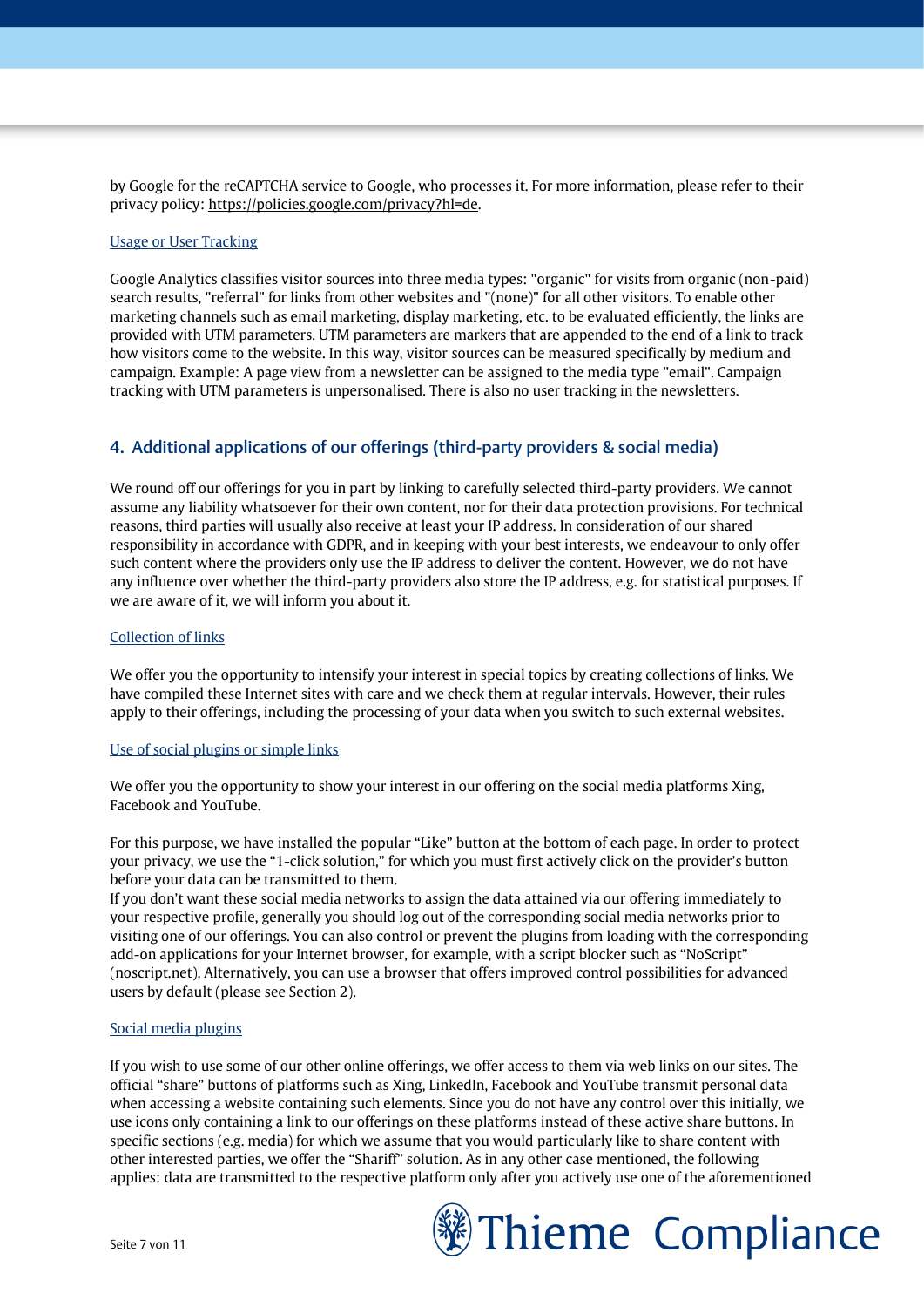"share" functions. The transmitted data are pseudonymised information only, such as e.g. the IP address, not data directly pertaining to you as an individual.

## Facebook (or Meta Platforms Ireland Limited)

Our online shop uses social plugins ("plugins") from the social network Facebook.com, which is operated by Meta Platforms Inc., 1601 Willow Rd, Menlo Park, CA 94205, USA ("Meta"). The plugins are recognisable by one of the Facebook logos (white "f" on a blue tile or a "thumbs up" sign) or are additionally labeled "Facebook Social Plugin". The list and appearance of Facebook social plugins can be viewed here: http://developers.facebook.com/docs/plugins.

When you connect to pages of our online shop that contain such a plugin, your browser establishes a direct connection with the Facebook or Meta servers. The content of the plugin is transmitted by Facebook directly to your browser, which then integrates it into the website. We thus have no influence on the scope of the data that Facebook collects with the help of this plugin and therefore inform you according to our level of knowledge.

By integrating the plugins, Facebook receives the information that you have accessed the corresponding page of our website. If you are logged in to Facebook, Facebook can assign the visit to your Facebook account. If you interact with the plugins, for example by clicking the Like button or posting a comment, the corresponding information is transmitted directly from your browser to Facebook and stored there. If you are not a member of Facebook, there is still the possibility that Facebook will obtain and store your IP address.

The purpose and scope of the data collection and the further processing and use of the data by Facebook, as well as your rights in this regard and setting options for protecting your privacy, can be found in Facebook's privacy policy[: http://www.facebook.com/policy.php.](http://www.facebook.com/policy.php)

## +1 button by Google

Our online offerings use the "+1′′ button of the social network Google Plus operated by Google Inc., 1600 Amphitheatre Parkway, Mountain View, CA 94043, United States ("Google"). The button can be identified by a "+1" sign on a white or coloured background. If you access a page of our offerings including one or several of those buttons, the browser establishes a direct connection to the Google servers. The content of the buttons is directly transmitted from Google to your browser, which integrates it into the website. We do not have any influence on the extent of the data collected by Google by means of this button.

According to Google, no personal information is collected by clicking on the button. Such data, including the IP address, are collected and processed only for members who are logged in. Please refer to the data privacy provisions of Google to learn about the purpose and extent of data collection and its processing and use by Google as well as your associated rights and setting options to protect your privacy: [https://policies.google.com/privacy.](https://policies.google.com/privacy) 

## Google AdServices & Google Maps

Our websites use applications of Google, Inc., 1600 Amphitheatre Parkway, Mountain View, CA 94043, USA.

Google Adservices uses cookies to collect information on user behaviour. In addition, Google uses "web beacons," invisible graphics transmitting personal information and activities to the servers of Google in the USA via the IP address, where they are further processed or stored. You can prevent the collection and further processing of your data by this application by deactivating the execution of Java scripts in your browser or installing an application that suppresses such scripts.

As a comfortable way to plan your route to us, we offer Google Maps on our site. If you use our online offerings, you consent to the additional collection, processing and storage of your data by Google, its

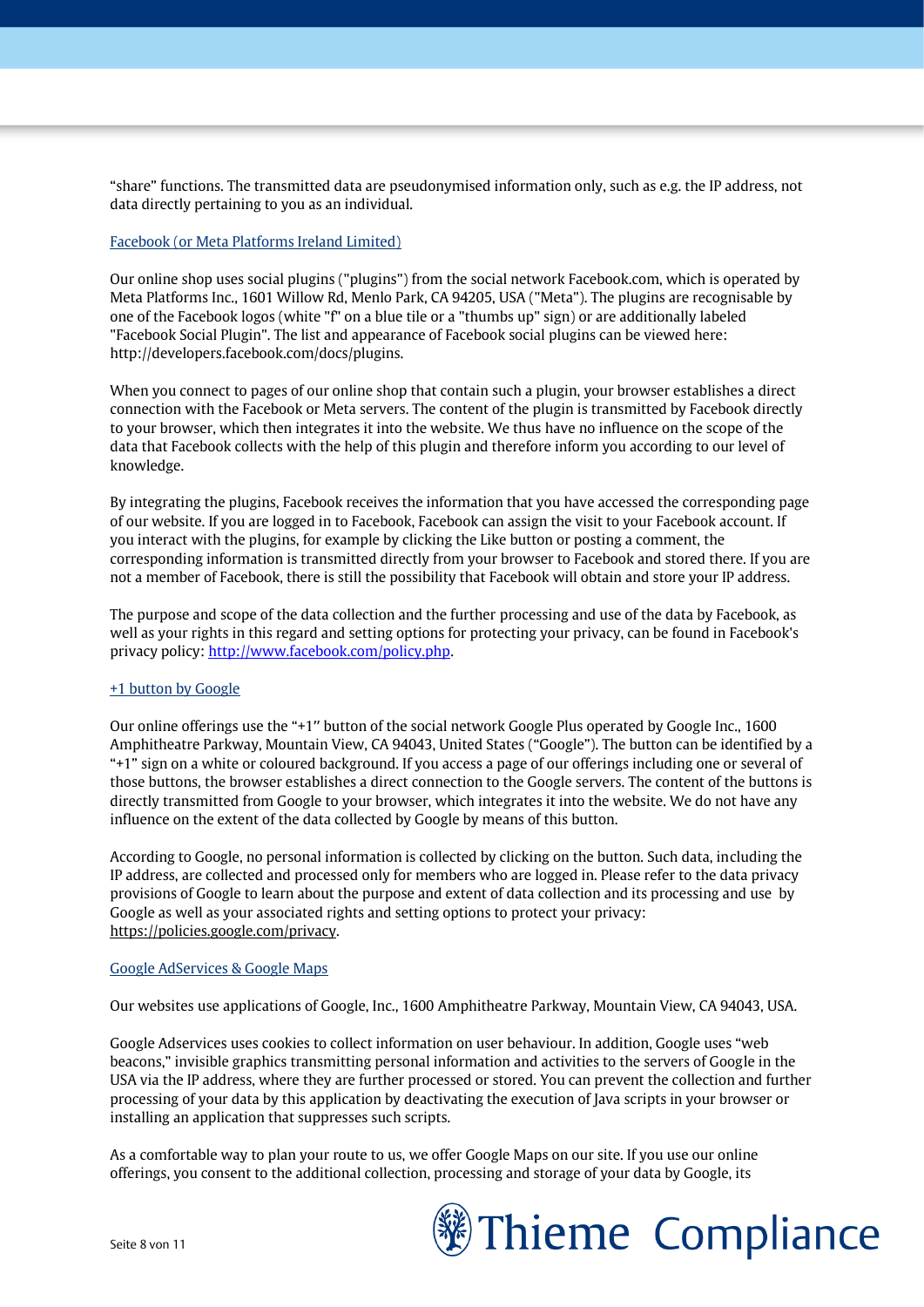representatives or third parties.

You can find detailed, current information on data processing by Google at the following links:

- Further details in the data safety centre: <http://www.google.de/intl/de/policies/privacy/>
- Special usage terms and conditions for Google Maps: [http://www.google.com/intl/de\\_de/help/terms\\_maps.html](http://www.google.com/intl/de_de/help/terms_maps.html)

## XING

We offer you the use of the XING "Share" button. This service is provided by XING AG, Dammtorstraße 30, 20354 Hamburg, Germany. When you access this website, a connection to the servers of XING AG ("XING") is established through your browser; these provide the button functions (in particular calculating/displaying the counter value). XING does not store any of your personal information when you access this website; in particular, it does not store any IP addresses. There is no analysis of your usage behavior via the use of cookies in connection with the XING "Share" button The current data protection information can be found on this website[: https://www.xing.com/app/share?op=data\\_protection.](https://www.xing.com/app/share?op=data_protection)

## LinkedIn

We offer you the use of the LinkedIn "Share" button. This service is offered by LinkedIn Corporation, 2029 Stierlin Court, Mountain View, CA 94043, USA. If you access a page of our website including this button, the browser establishes a direct connection to the LinkedIn servers. The provider will be informed of your visit on our website, including your IP address. No analysis of how you use the website takes place via the use of cookies. You can find more information at [https://www.linkedin.com/legal/privacy-policy?\\_l=de\\_DE.](https://www.linkedin.com/legal/privacy-policy?_l=de_DE)

## WhatsApp

With the WhatsApp sharing button, we offer you the option to send interesting content directly to selected contacts in a straightforward way. WhatsApp is an offering of Meta Platforms Inc., 1601 Willow Rd, Menlo Park, CA 94205, USA ("Meta"). The function is a hyperlink that is transferred to the WhatsApp application on your device and only contains referrer information (the name of the website). The subsequent functionality remains completely within your agency on the device you are using. Unlike other platforms such as Facebook, no transmission takes place on publicly accessible pages. You can find information on data protection at WhatsApp a[t https://www.whatsapp.com/legal/privacy-policy-eea.](https://www.whatsapp.com/legal/privacy-policy-eea)

## Links to offerings from other providers (third-parties)

We round off our offerings to you by linking to carefully selected third-party providers. Thieme Compliance GmbH will check the offerings of these providers but, in the end, it cannot accept any responsibility for their content or data privacy provisions. Therefore, you should always exercise caution.

## <span id="page-8-0"></span>5. Protecting your rights as the aggrieved party (example)

The EU GDPR grants people far-reaching rights with regard to the processing of their personal data:

- Right to notification or information (Art. 13, 14 GDPR)
- Right of access (Art. 15 GDPR)
- Right to correction (Art. 16 DSGVO)
- Right to deletion ("right to be forgotten") (Art. 17 GDPR)
- Right to restriction of processing (Art. 18 GDPR)
- Right to data portability (Art. 20 DSGVO) not relevant for our online offering
- Right to object to the use of data (Art. 21 DSGVO)

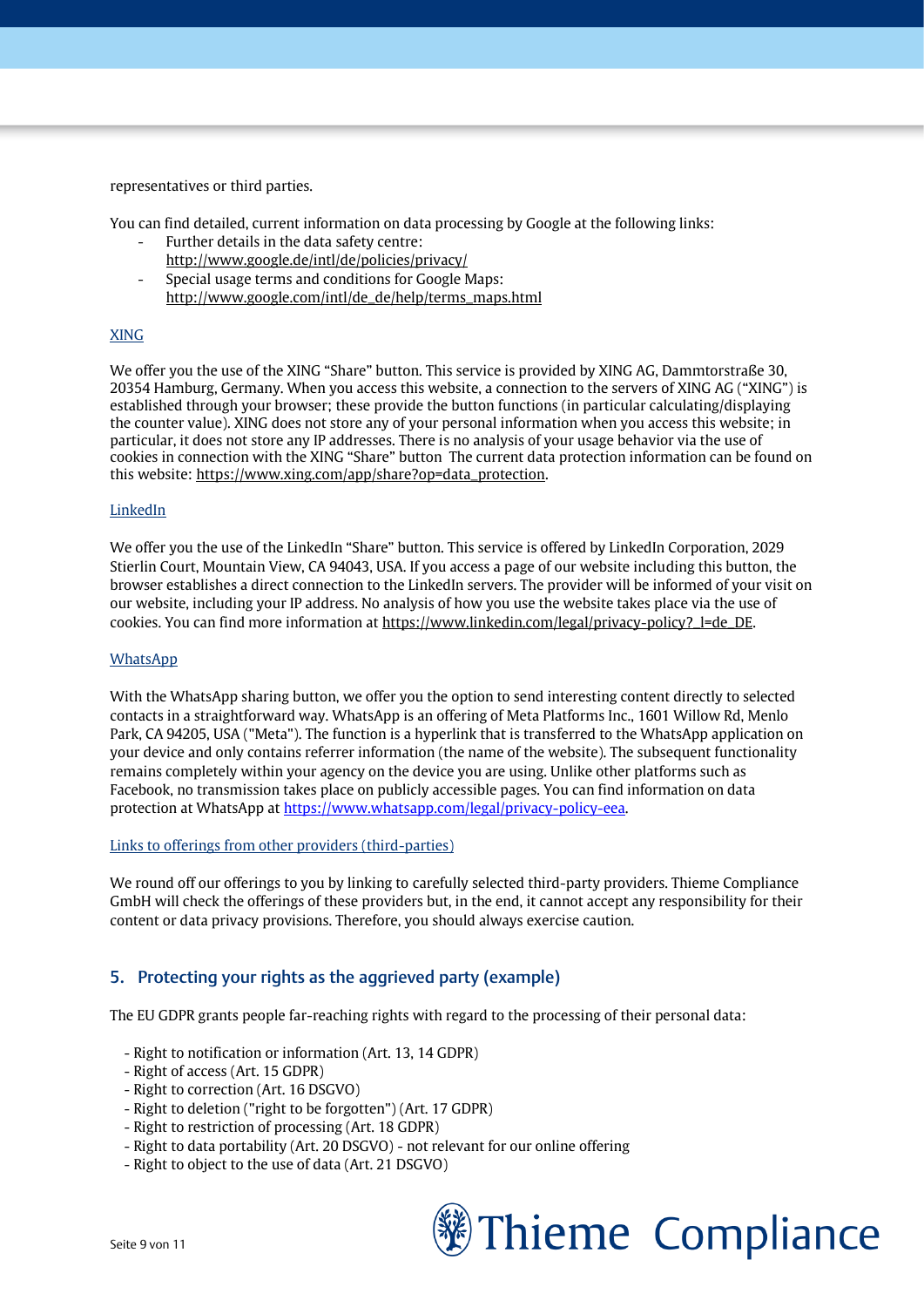We take a variety of technical and organisational measures to adequately protect your data during processing. In doing so, we pursue the protection goals of confidentiality, integrity (completeness and accuracy of the data, authenticity of sender and recipient), availability and accountability. Below are a few examples from our concept.

- The data transfer of our offering is encrypted in accordance with the current security standard.
- The access to and accessing of the data processing systems is done by means of a dedicated authorisation procedure that is checked regularly. Statistics relating to the use of our online offering are either created by the system or our service provider, and they also do not contain any personal reference.
- Collected data are usually at least pseudonymised for analysis, which is exclusively carried out by authorised employees who are obligated to maintain data protection and who are regularly trained and sensitized with respect to the importance of compliance.
- If contractors work for us as part of data processing (outsourcing), they are carefully selected and contractually obligated to maintain data protection in compliance with the legal provisions. The compliance with the agreement is checked on site as needed.
- You can revoke the consent for the storage and use of the data that you have provided to us at any time, as long as this is not required in order to fulfil the terms of the contract or a corresponding legal requirement (e.g. prescribed retention periods). You can direct your revocation in any form you wish with effect for the future to the competent authority as listed at the end of the document. You will not incur any further costs apart from the connection costs at basic tariffs. Your revocation will be compared with an internal blacklist prior to each new selection to ensure that we will not contact you again unintentionally. You can also revoke this use at any time; however, we could then not rule out our contacting you again, e.g. after purchasing addresses or a back-up data recovery.
- The duration that your data are saved with respect to our online offering is based on the purpose for which it was transmitted and is carried out in compliance with the legal provisions. It is also in our interest not to keep your data in our systems longer than is necessary. We determine the minimum duration of storage within the context of the description of our processing activities; appropriate technical rules and procedures are used to determine the deletion deadlines and initiate the destruction of data that is no longer required, as far as technically possible.
- As a user, you have the right to receive information about the personal data saved about your person free of charge. You also have the right to have any incorrect data corrected, its usage limited or have your personal data deleted to the extent that it is not required in order to fulfil the contract and when the deletion is not in contradiction of the legal storage obligations. No fees apply in this case except for the transmission fees in accordance with the base rates. The right to have your data transferred is currently not foreseen in our online offering because you do not provide us with any suitable information online. If you are of the opinion that our data processing is not in compliance with the legal requirements, we would be grateful if you would notify us. Your right to lodge a complaint with a supervisory authority remains unaffected.
- The effectiveness and sustainability of the data protection measures we have implemented are ensured and overseen by management, data protection and compliance as well as by external experienced data protection specialists. Our consistent data protection concept ensures a systematic, comprehensible procedure. In this way, we can continuously adapt our level of data protection to current changes.

If you access third-party sites and files within our offerings and thereby transmit personal information, please note that this transmission of data on the Internet may be unsecured and data may therefore come to the attention of unauthorised persons.

Please be aware that we currently (still) have no influence over the collection and use of your data if you visit or use offerings from us made available by third parties (for example on YouTube, as described above). This applies for all interaction possibilities offered, such as the leaving of image/audio material or comments,